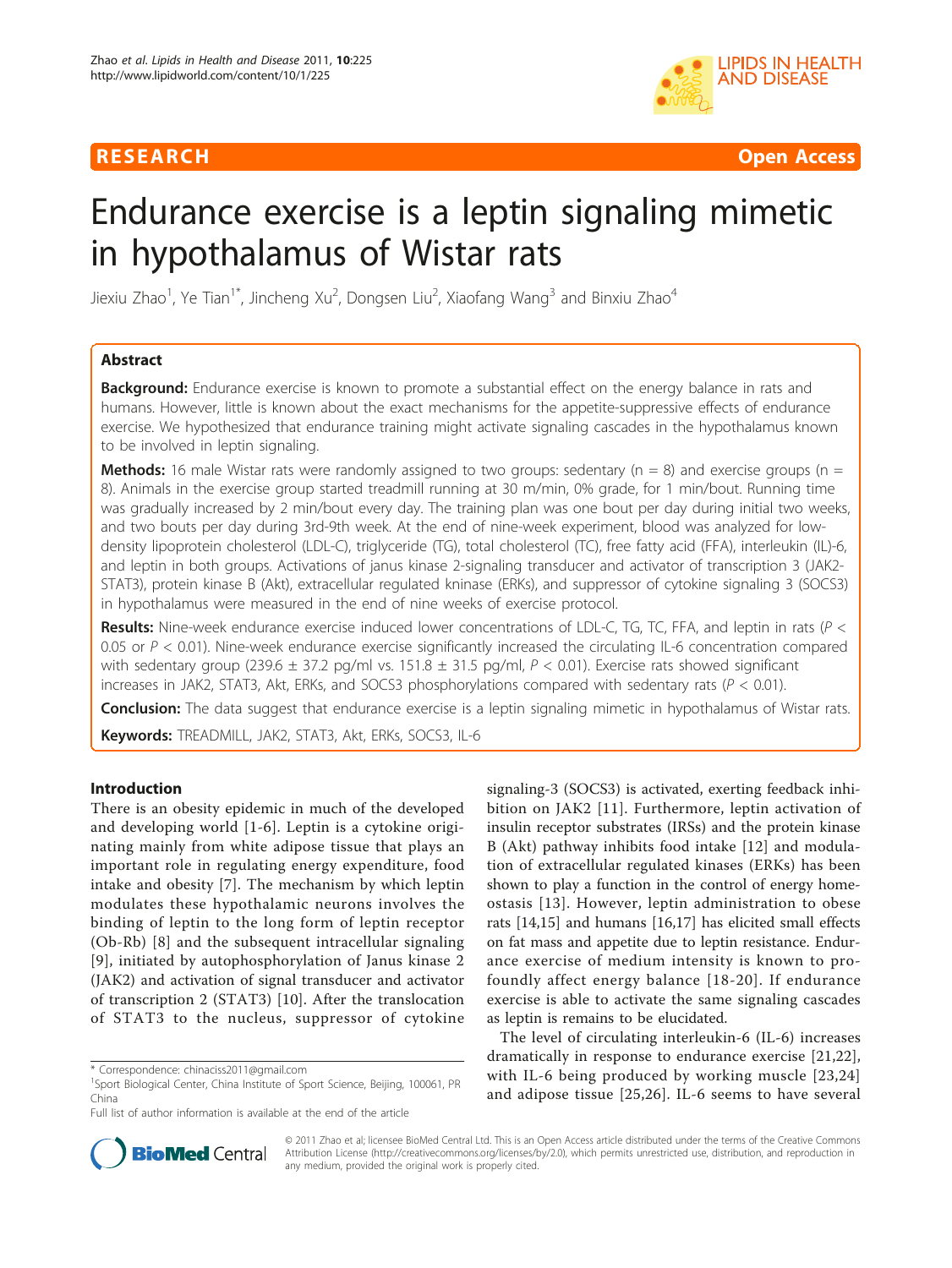important roles in metabolism, including induction of lipolysis [\[25](#page-6-0),[27\]](#page-6-0) and enhancement of insulin sensitivity when injected into IL-6-deficient mice [[28](#page-6-0)]. Thus it is possible that the effects of endurance exercise on leptin signaling pathways in hypothalamus may be dependent on IL-6.

The role of endurance training as a modulator of leptin's action has not been completely examined [\[29,30](#page-6-0)]. Endurance trained humans possess a greater capacity to oxidize fatty acid while lower concentrations of circulating leptin [\[31\]](#page-6-0). Another study indicated that leptin levels either expressed in absolute or relative to adiposity values are decreased with treadmill training in female Sprague-Dawley rats [[32\]](#page-6-0). Taken together, it seems that endurance exercise might improve leptin sensitivity. Previous study demonstrates that sprint exercise is a leptin signaling mimetic in human skeletal muscle. However, we do not know if endurance exercise has similar mechanism in rat hypothalamus.

Therefore, the main aim of the study was to determine if a nine-week endurance exercise may act as leptin mimetic, by examining the response of the known leptin signaling pathway in hypothalamus. Another aim was to determine if nine-week endurance has positive effect on blood lipid profiles in rats. The hypothesis to be tested was that nine-week endurance exercise will activate signaling cascades in the hypothalamus known to be involved in leptin signaling pathways and that this effect will occur independently of circulating leptin concentrations.

# Materials and methods

## Animals

Sixteen male Wistar rats (aged 2 months), was supplied by the Animal House of the Chinese Academy of Medicine, weighing  $203 \pm 15$  g were used in this experimental study. All rats were given standard rat food and tap water ad libitum and housed at  $23 \pm 2^{\circ}$ C on a 12:12-h dark-light cycle. The animals were divided into two groups: sedentary group ( $n = 8$ ) and exercise group ( $n =$ 8). Care and procedures were based on the guidelines of the National Institute of Health (NIH), and was approved by the local Animal Care and Usage Committee.

## Experimental protocol

Rats in the exercise group were introduced to running on a motor driven rodent treadmill (BCPT-96, Hangzhou, China). The treadmill was equipped with an electric shocking grid on the rear barrier to provide exercise motivation to the rats. Animals of exercised groups started treadmill running at 30 m/min, 0% grade, 1 min/ bout. Running time was gradually increased by 2 min/ bout every day. Exercise intensity of the endurance Page 2 of 7

program was about 65% of maximal oxygen consumption according to previous study of oxygen consumption during a progressive exercise test in rats [[33](#page-6-0)]. At the end of the nine-week experiment, the rats of exercise group were anesthetized with an intraperitoneal injection of pentobarbital sodium, 40 mg/kg of body weight, at 12 h after the last training. The rats of control group were anesthetized in the same time of exercise group. Epididymal, retroperitoneal, perirenal, mesenteric, andinguinal adipose depots were removed and weighed.

#### Biochemical measurement

At the end of experiment, blood samples were collected from abdominal aorta and drawn into capillary tubes, sealed, stored on ice, centrifuged immediately after the test, and stored at -20°C for determination of related indexes. High-density lipoprotein cholesterol (HDL), low-density lipoprotein cholesterol (LDL), free fatty acid (FFA), triglyceride (TG), total and cholesterol (TC) levels were determined using commercially available kits for rats (Nanjing Jiancheng Bioengineering Institute, China). Serum leptin level was determined by radioimmunoassay kit for rats (Linco Research, St-Charles, Missouri, USA). Level of IL-6 in serum was measured with commercial enzyme-linked immunosorbent assay (ELISA) kits following the instructions of the manufacturer (RapidBio Lab, CA, USA).

#### Western blot analysis

The hypothalamus from exercise and sedentary groups were lysed in a lysis buffer containing 20 mM Tris (Ph 7.4), 2 mM EDTA, 137 mM NaCl, 1% NP40, 10% glycerol, 12 mM  $\alpha$ -glycerol phosphate, and supplemented protease inhibitors [[34](#page-6-0)]. Protein concentration of the supernatant was measured by Bio-Rad protein assay kit (Bio-Rad Laboratories, Hercules, Calif., USA). Equal amounts of protein were used for immunoprecipitation followed by Western blot analysis with the indicated antibodies and  $^{125}$ I-protein A.  $^{125}$ I-protein A bound to anti-peptide antidodies was detected by autoradiography, using preflashed Kodak XAR film (Eastman Kodak, Rochester, NY) with Cronex Lightning Plus intensifying screens at -80°C for 24-48 h. Band intensities were calculated by optical densitometry of the developed autoradiographs. Antibodies for phosphorylated JAK2, STAT3, Akt, ERKs (ERK1/2), and SOCS3 were from Santa Cruz Biotechnology (Santa Cruz, CA).

#### Quantitative real-time PCR

Total RNA was extracted from Arcuate Nucleus (ARC) of the hypothalamus by using the single-step, acid guanidium thiocyanate, phenol-chloroform extraction as described by previous study [[35](#page-6-0)]. The primer and the TaqMan probe for rat Ob-Rb mRNA were designed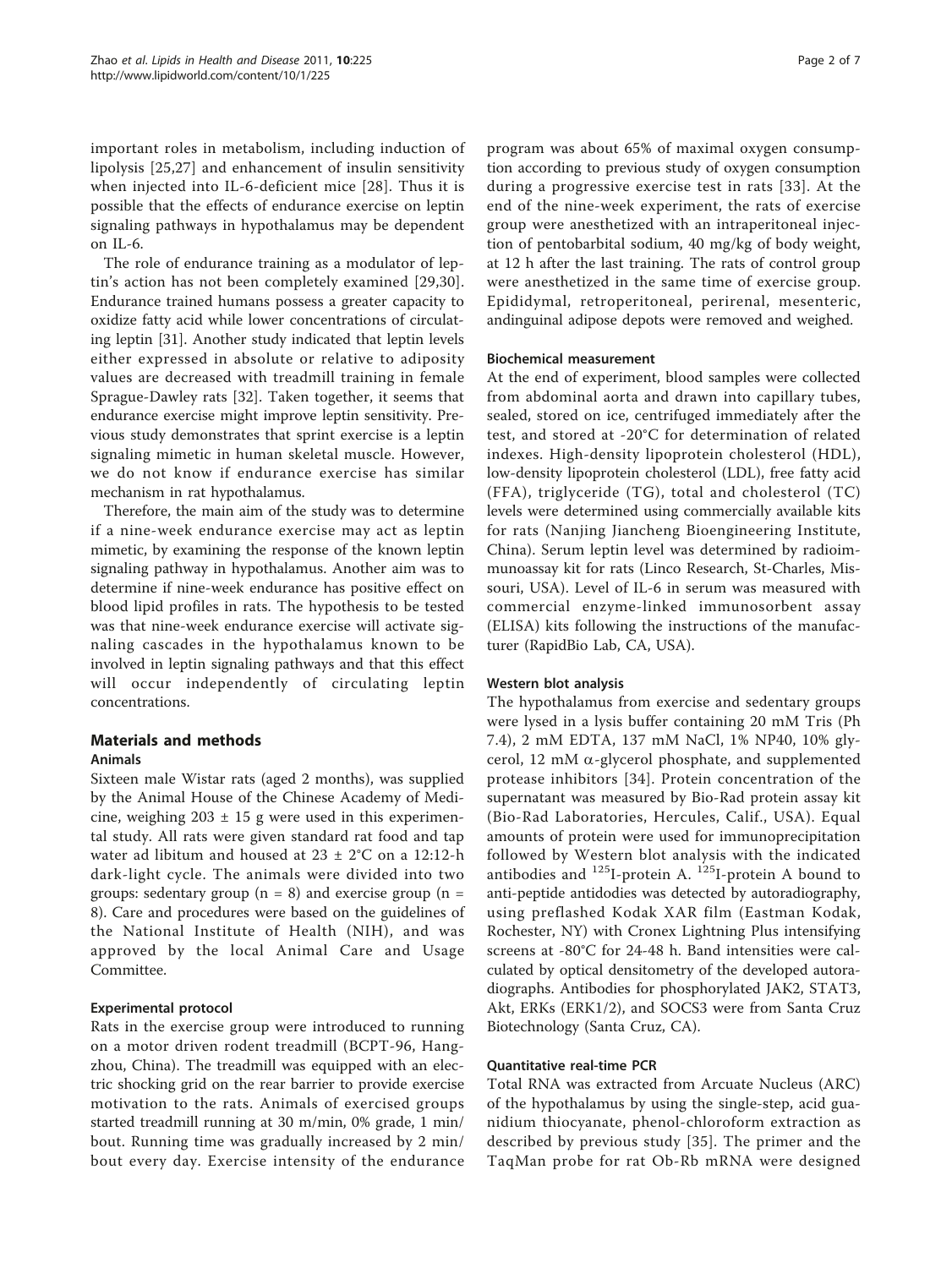<span id="page-2-0"></span>using Primer Express software (Applied Biosystems). The nucleotide positions of the oligonucleotides were as follows. Rat's Ob-Rb (GenBank Accession No. [U52966](http://www.ncbi.nih.gov/entrez/query.fcgi?db=Nucleotide&cmd=search&term=U52966)): forward primer 5'-AAAGCCTGAAACATTTGAG-CATC-3', reverse primer 5'-CCAGAAGAAGAGGAC-CAAATATCAC-3'. The prime were searched by an NCBI BLAST homology search to ensure that they were specific for the target mRNA transcript and species. The primer of rat  $\beta$ -actin (internal standard) used in the real time-PCR sequences according to previous paper [[36](#page-6-0)]. The real time PCR assay was performed in 50 μl of Taqman One-Step RT-PCR Master Mix reagents containing 300 nM forward primer, 900 nM reverse primer, 200 nM TaqMan prober, and 20 ng of total RNA. The assay was carried out using the ABI PRISM 7300 Sequence Detection System (Apllied Biosystems) under condition as follow: 95°C for 2 min, followed by 45 cycles of 95°C for 25 s, at 60°C for 25 s, and at 72°C for 40 s. The relative expression of each mRNA was calculated as the  $\Delta C_t$ (the value obtained by subtracting the  $C_t$  value of the  $\beta$ actin from the  $C_t$  value of the Ob-Rb mRNA).

#### Statistical analyses

Comparisons of body weight, food intake and fat pads in different groups were carried out using repeated measures ANOVA. Independent Student's t-test was used to analyze group difference in other variables. The results were expressed as means ± SD. The statistical calculations were performed using SPSS software for windows (version 16.0). A probability value of  $P < 0.05$  was taken to be statistically significant.

#### Results

Effect of endurance exercise on body weight, food intake Over the full nine-week endurance exercise, exercise rats gained about 10% less body weight than did sedentary rats (Figure 1). Furthermore, nine-week endurance exercise led to a 40% reduction in total fat pad mass (Figure 1). Exercise rats failed to increase their caloric intake to compensate for their increased energy expenditure either during or after exercise termination (Figure 1).

## Effect of endurance exercise on serum LDL-C, TG, TC, FFA, and leptin

Nine-week endurance exercise induced lower concentrations of LDL-C, TG, TC, FFA, and leptin compared with sedentary rats ( $P < 0.05$  or  $P < 0.01$ , Table [1\)](#page-3-0). However, the serum IL-6 concentration was higher in the exercise group compared with sedentary group  $(239.6 \pm 37.2 \text{ pg/ml vs. } 151.8 \pm 31.5 \text{ pg/ml}, P < 0.01,$ Table [1\)](#page-3-0).

## Effect of endurance exercise on signaling cascades in hypothalamus

Endurance exercise enhanced JAK2 phosphorylation in the hypothalamus (167.5  $\pm$  10.9 vs. 100.0  $\pm$  6.6 arbitrary units, for exercise vs. sedentary rats,  $P < 0.01$ , Figure [2A\)](#page-4-0). Exercise group had higher STAT3 phosphorylation level than sedentary group  $(178.5 \pm 16.7 \text{ vs. } 100.0 \pm 10.2 \text{ s})$ arbitrary units, for exercised vs. sedentary groups,  $P \leq$ 0.01, Figure [2B](#page-4-0)). As expected, phosphorylated Akt was increased significantly in exercise group compared with sedentary group (152.3  $\pm$  10.7 vs. 100.0  $\pm$  9.8 arbitrary units, for exercised vs. sedentary groups,  $P < 0.01$ , Figure [2C](#page-4-0)). ERKs activation was higher in exercise group compared with sedentary group  $(161.3 \pm 17.1 \text{ vs. } 100.0 \pm 8.9 \text{ s})$ arbitrary units, for exercised vs. sedentary groups,  $P <$ 0.01, Figure [2D](#page-4-0)). In addition, exercise group had higher SOCS3 phosphorylation levels that sedentary group  $(213.5 \pm 16.7 \text{ vs. } 100.0 \pm 10.3 \text{ arbitrary units, for exer-}$ cised vs. sedentary groups,  $P < 0.01$ , Figure [2E](#page-4-0)).

Rats in the exercised group demonstrated significant higher (+60%) than sedentary group in Ob-Rb mRNA concentration (161.5  $\pm$  6.3 vs. 100.0  $\pm$  5.6 arbitrary units, for exercised vs. sedentary groups,  $P < 0.01$ , Figure [3](#page-5-0)).

#### **Discussion**

The present study examined changes in leptin signaling cascades in hypothalamus of Wistar rats. The major

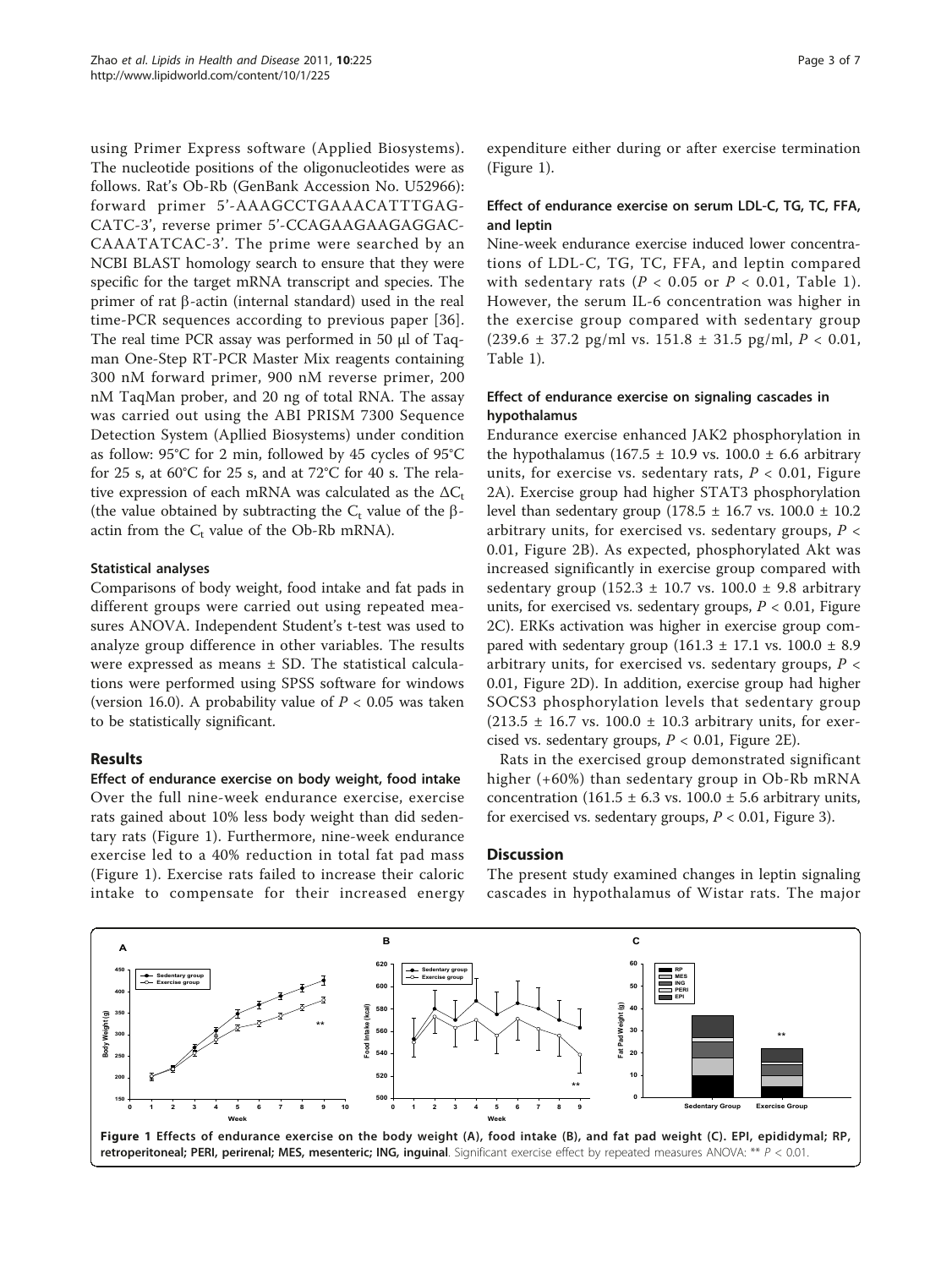<span id="page-3-0"></span>Table 1 Serum indices of lipid metabolism in sedentary and exercised rats.

|                | <b>Sedentary Group</b> | <b>Exercise Group</b> |
|----------------|------------------------|-----------------------|
| HDL-C, mmol/l  | $1.25 + 0.43$          | $1.76 \pm 1.07$       |
| LDL-C, mmol/l  | $2.05 + 0.35$          | $1.74 \pm 0.25$ *     |
| TG, mmol/l     | $0.94 + 0.22$          | $0.86 \pm 0.15$ *     |
| TC, mmol/l     | $0.82 + 0.20$          | $0.77 + 0.19*$        |
| FFA, µmol/l    | $767.9 + 62.8$         | 134.1 $\pm$ 45.6 **   |
| leptin, ng/ml  | $3.7 \pm 0.8$          | $2.1 \pm 0.7$ **      |
| $IL-6$ , pg/ml | $151.8 + 31.5$         | $239.6 + 37.2$ **     |

Values are means ± SD. HDL, high-density lipoprotein cholesterol; LDL, lowdensity lipoprotein cholesterol; TG, triglyceride; TC, total cholesterol; FFA, free fatty acid; IL-6, interleukin-6. Significant difference from sedentary group, \* P < 0.05, \*\*  $P < 0.01$ .

finding of this study is nine-week endurance exercise resulted in significant decreases in the body weight, food intake, and fat pad weight (Figure [1\)](#page-2-0). In agreement with our hypothesis, nine-week endurance exercise increased Ob-Rb mRNA expression (Figure [3](#page-5-0)) and signaling cascades (Figure [2](#page-4-0)) in the hypothalamus compared with sedentary group. The changes in signaling pathways occurred with same changes in circulating IL-6 concentrations in exercise rats. However, circulating leptin concentration was decreased in exercise group compared with sedentary group (Table 1). Altogether, these results indicate that nine-week endurance performed leptin mimetic in hypothalamus of rats.

# Effect of endurance exercise on fat mass and serum LDL-C, TG, TC, FFA

The present study indicated that endurance exercise induced reduction in fat mass in rats compared with sedentary rats. This results is similar to previous reports in rats [[37\]](#page-6-0) and mice [\[38](#page-6-0)]. Along with fat mass indexes, we monitored the major parameters of lipid metabolism. The results showed that concentrations of LDL-C, TG, TC, and FFA decreased significantly after endurance exercise ( $P < 0.05$  or  $P < 0.01$ ). This finding is in line with other endurance training and FFA studies, showing that endurance training results in significant improvements in FFA mobilization and oxidation [[39](#page-6-0)]. Therefore, it seems that endurance exercise has positive effect on adipose tissue metabolism in rats.

# Effect of endurance exercise on signaling cascades in hypothalamus

There is recent evidence that hypothalamic leptin signal pathway and Ob-Rb are reliable indexes to reflect adiposity levels [[40,41\]](#page-6-0). However, the effect of endurance exercise on hypothalamic leptin signaling and Ob-Rb mRNA is unknown. In an effort to fill this gap, the present work measured seven biological parameters (with the emphasis on leptin sinaling and Ob-Rb mRNA) after

nine-week endurance exercise. In contrast to non-Arcuate Nucleus (ARC) long form Ob-Rb neurons, ARC long form Ob-Rb neurons might directly access circulating leptin [\[42](#page-6-0)]. We can predict that the ARC is an excellent sensor of peripheral metabolism of leptin. In this context, it seems that ARC of the hypothalamus is one of the key organs involved in leptin action. Our data show that Ob-Rb mRNA of hypothalamus ARC was increased significantly and circulating leptin was decreased significantly by the endurance exercise. The results support previous hypothesis that training by decreasing plasma leptin levels may favor the peripheral action of leptin through the hypothalamic centers [[43](#page-6-0)]. These findings agree with another study [\[43,44](#page-6-0)]. They found that endurance exercise induced decreases in plasma leptin levels is accompanied by a reduction in gene expression of leptin receptors in liver. Based on the information, it is possible that endurance exercise reinforces the central rather than peripheral action of leptin. On the other hand, one study showed that muscle hypertrophy and increased expression of leptin receptors in the musculus triceps brachii of the dominant arm in professional tennis players [[45\]](#page-6-0). It seems to us that conflicting results in the literature may stem from two sources primarily. One is intrinsic limitation of different subjects and different tissues of the Ob-Rb mRNA. The subjects in study of Olmedillas et al. are tennis players and muscle tissues were measured for Ob-Rb mRNA. However, we chose rats as subjects and hypothalamuses were measured for Ob-Rb mRNA. Another is different exercise mode. Endurance exercise was taken in present study, while tennis was taken in the study of different results [[45\]](#page-6-0). However, it is imperative that future studies examine the expression of the Ob-Rb protein in hypothalamus and its relationship to leptin singing pathway.

Regulation of energy balance is an essential function of the human organism that is controlled by the central nervous system and an elaborate interplay of intertissue signaling [[44](#page-6-0)]. IL-6 is one peptide hormone that could supply peripheral feedback to the hypothalamus [[44](#page-6-0)], and contributes to substrate availability and utilization by facilitating an increase in glucose and lipid metabolism to maintain metabolic homeostasis during endurance exercise [[46\]](#page-6-0). IL-6 peripheral signal activates several hypothalamic hormonal pathways during training [[47\]](#page-6-0). It is clear that during endurance exercise, IL-6 can be produced and released from skeletal muscle tissue [[48\]](#page-6-0). This is likely the reason why the circulating IL-6 is increased after nine-week endurance exercise in our study.

Our data provide evidence that there is an increase in the JAK2, STAT3, Akt, ERKs, and SOCS3 signaling cascades (Figure [2\)](#page-4-0). Leptin activation of STAT3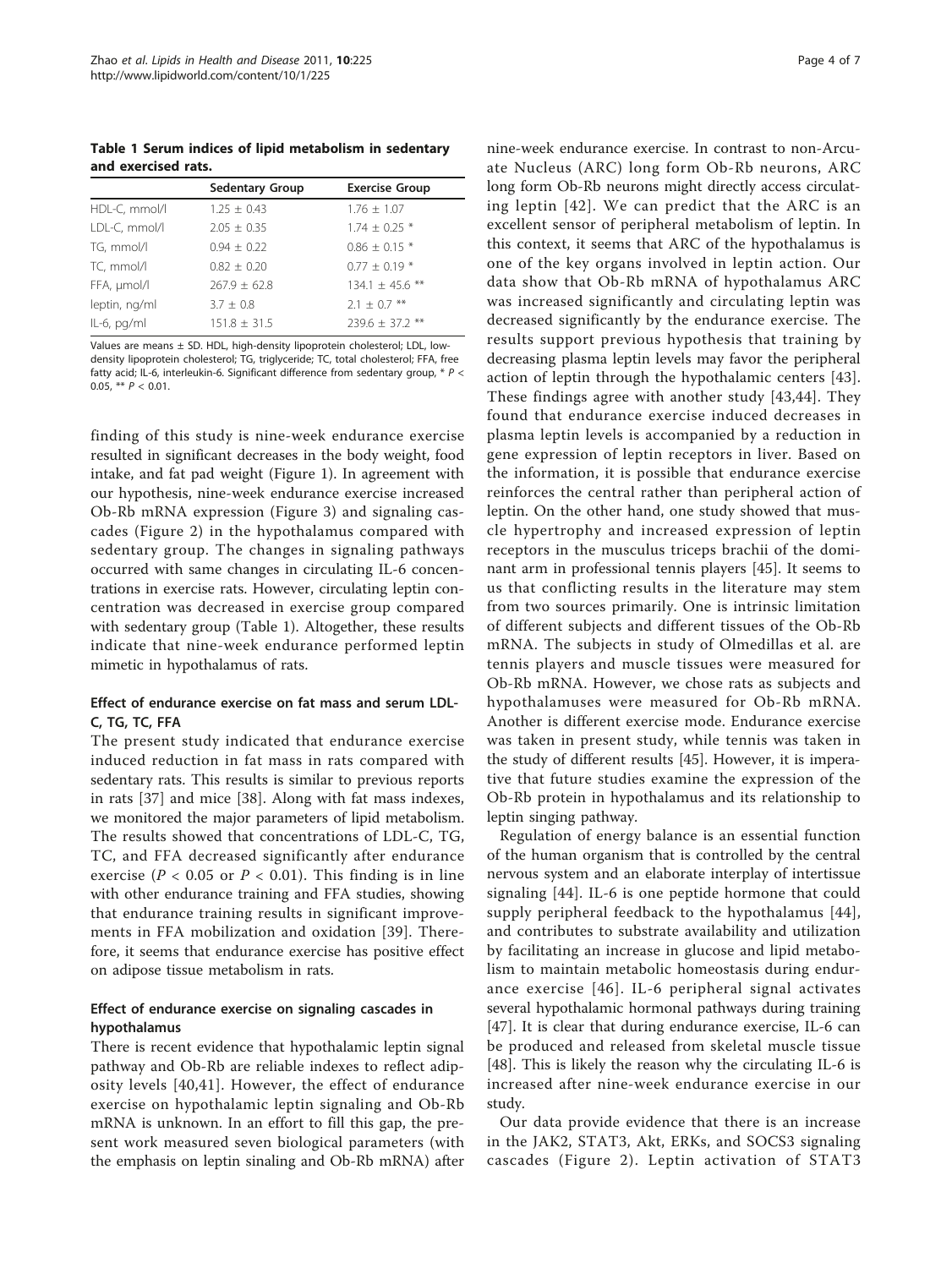<span id="page-4-0"></span>Zhao et al. Lipids in Health and Disease 2011, 10:225 http://www.lipidworld.com/content/10/1/225



requires the leptin receptor, which associates with and activates JAK2 in a ligand-dependent manner [[49](#page-6-0),[50\]](#page-6-0). The current study provide direct measurements of leptin signaling in the hypothalamus after endurance exercise, and it documents increased sensitivity to JAK2/STAT3 pathway in the hypothalamus of exercised rats. ERKs may be phosphorylated directly by JAK2, i.e., by an OB-Rb-independent mechanism [[51](#page-6-0)]. Our results are in line with previous studies that endurance exercise can induce ERKs phosphorylation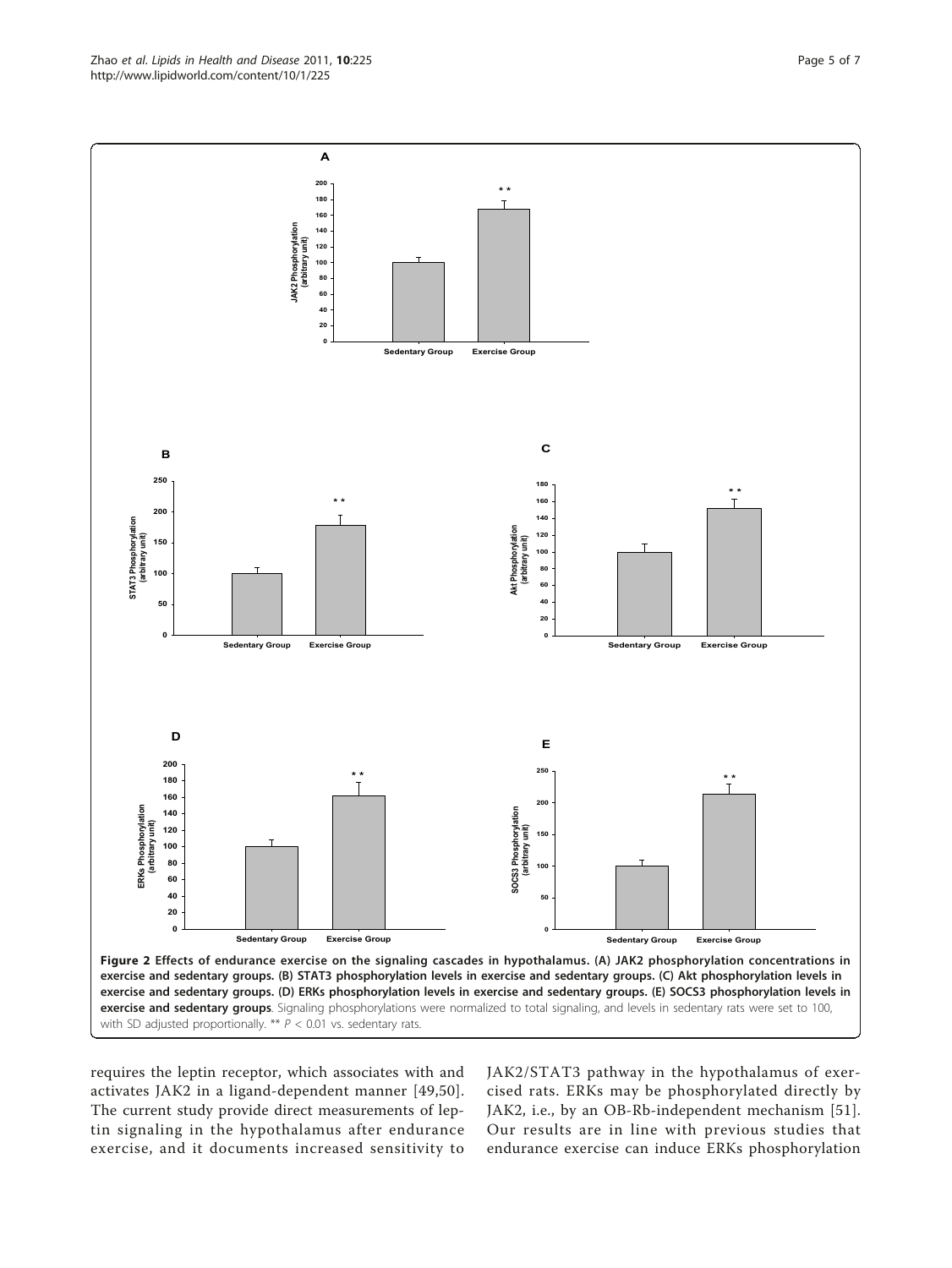<span id="page-5-0"></span>

[[52](#page-6-0)-[54](#page-6-0)]. Endurance exercise could increase SOCS3 expression in rats and the change has potential relationship to IL-6 expression [[55\]](#page-6-0). Our results also imply that increased SOCS3 is caused by higher IL-6 concentrations induced by endurance exercise. Little is known about the potential effect of endurance exercise on Akt. These finding provides support for the hypothesis that endurance exercise could have appetite-suppressive actions mediated by the hypothalamus. Although JAK2, STAT3, Akt, ERKs, and SOCS3 are signaling cascades of leptin, decreased leptin concentrations and increased signaling cascades after nine-week endurance exercise implying that circulating leptin could hardly explain the observed responses of signaling phosphorylations in hypothalamus. Higher increases in circulating IL-6 are needed to induce STAT3 and SOCS3 phosphorylation [[55,56\]](#page-6-0). It is possible that increased circulating IL-6 could easily explain the increased singling levels in hypothalamus of exercise rats compared with sedentary rats.

In conclusion, this study demonstrates that the signaling pathways activated by leptin in hypothalamus are also activated by nine-week endurance exercise in hypothalamus of Wistar rats, despite a reduction of leptin serum concentration after the endurance exercise. These finding imply that endurance behave as a leptin mimetic and could be used to stimulate the leptin signaling pathway in haypothalamus of Wistar rats. This opens the possibility of using endurance exercise to circumvent leptin resistance in obese humans and rats and may lead to increased leptin sensitivity. We provide some evidences to support that the effects of endurance exercise on JAK2, STAT3, Akt, ERKs, and SOCS3 are mediated by change in serum IL-6 concentration.

#### Acknowledgements

This work was supported by National Natural Science Foundation of China (30270642) and Foundation of China Society of Sport Science (2005-04). The author wished to thank Genomics & Bioinformatics Center Chinese Academy of Science for technical assistance.

#### Author details

<sup>1</sup>Sport Biological Center, China Institute of Sport Science, Beijing, 100061, PR China. <sup>2</sup>Departments of Kinesiology, Beijing Sport University, Beijing, 100084 PR China. <sup>3</sup>Department of Biomedical Sciences, Baylor College of Dentistry Texas A & M University System Health Science Center, Dallas, TX, 75246, USA. 4 First People's Hospital of Shijiazhuang, Hebei, 050011, PR China.

#### Authors' contributions

JXZ and YT have conceived the study and its design and obtained research grants for this study. JCX, DSL, JXZ, XFW, and BXZ have analyzed the date, interpreted and written the final draft of this manuscript. All authors have read and approved the final manuscript.

#### Competing interests

The authors declare that they have no competing interests.

Received: 24 November 2011 Accepted: 2 December 2011 Published: 2 December 2011

#### References

- 1. Ford ES, Giles WH, Mokdad AH: [Increasing prevalence of the metabolic](http://www.ncbi.nlm.nih.gov/pubmed/15451914?dopt=Abstract) [syndrome among u.s. Adults.](http://www.ncbi.nlm.nih.gov/pubmed/15451914?dopt=Abstract) Diabetes Care 2004, 27:2444-2449.
- 2. Hu G, Lindstrom J, Jousilahti P, Peltonen M, Sjoberg L, Kaaja R, Sundvall J, Tuomilehto J: [The increasing prevalence of metabolic syndrome among](http://www.ncbi.nlm.nih.gov/pubmed/18073296?dopt=Abstract) [Finnish men and women over a decade.](http://www.ncbi.nlm.nih.gov/pubmed/18073296?dopt=Abstract) J Clin Endocrinol Metab 2008, 93:832-836.
- 3. Lim S, Shin H, Song JH, Kwak SH, Kang SM, Won Yoon J, Choi SH, Cho SI, Park KS, Lee HK, et al: [Increasing prevalence of metabolic syndrome in](http://www.ncbi.nlm.nih.gov/pubmed/21505206?dopt=Abstract) [Korea: the Korean National Health and Nutrition Examination Survey for](http://www.ncbi.nlm.nih.gov/pubmed/21505206?dopt=Abstract) [1998-2007.](http://www.ncbi.nlm.nih.gov/pubmed/21505206?dopt=Abstract) Diabetes Care 2011, 34:1323-1328.
- 4. Popkin BM: [The nutrition transition and obesity in the developing world.](http://www.ncbi.nlm.nih.gov/pubmed/11238777?dopt=Abstract) J Nutr 2001, 131:871S-873S.
- 5. Kimokoti RW, Millen BE: [Diet, the global obesity epidemic, and](http://www.ncbi.nlm.nih.gov/pubmed/21802558?dopt=Abstract) [prevention.](http://www.ncbi.nlm.nih.gov/pubmed/21802558?dopt=Abstract) J Am Diet Assoc 2011, 111:1137-1140.
- 6. Shao Q, Chin KV: [Survey of American food trends and the growing](http://www.ncbi.nlm.nih.gov/pubmed/21779530?dopt=Abstract) [obesity epidemic.](http://www.ncbi.nlm.nih.gov/pubmed/21779530?dopt=Abstract) Nutr Res Pract 2011, 5:253-259.
- 7. Zhang Y, Proenca R, Maffei M, Barone M, Leopold L, Friedman JM: [Positional cloning of the mouse obese gene and its human homologue.](http://www.ncbi.nlm.nih.gov/pubmed/7984236?dopt=Abstract) Nature 1994, 372:425-432.
- 8. Tartaglia LA, Dembski M, Weng X, Deng N, Culpepper J, Devos R, Richards GJ, Campfield LA, Clark FT, Deeds J, et al: [Identification and](http://www.ncbi.nlm.nih.gov/pubmed/8548812?dopt=Abstract) [expression cloning of a leptin receptor, OB-R.](http://www.ncbi.nlm.nih.gov/pubmed/8548812?dopt=Abstract) Cell 1995, 83:1263-1271.
- 9. Abizaid A, Horvath TL: [Brain circuits regulating energy homeostasis.](http://www.ncbi.nlm.nih.gov/pubmed/18514925?dopt=Abstract) Regul Pept 2008, 149:3-10.
- 10. Robertson SA, Leinninger GM, Myers MG Jr: [Molecular and neural](http://www.ncbi.nlm.nih.gov/pubmed/18501391?dopt=Abstract) [mediators of leptin action.](http://www.ncbi.nlm.nih.gov/pubmed/18501391?dopt=Abstract) Physiol Behav 2008, 94:637-642.
- 11. Biorbaek C, El-Haschimi K, Frantz JD, Flier JS: [The role of SOCS-3 in leptin](http://www.ncbi.nlm.nih.gov/pubmed/10514492?dopt=Abstract) [signaling and leptin resistance.](http://www.ncbi.nlm.nih.gov/pubmed/10514492?dopt=Abstract) J Biol Chem 1999, 274:30059-30065.
- 12. Niswender KD, Baskin DG, Schwartz MW: [Insulin and its evolving](http://www.ncbi.nlm.nih.gov/pubmed/15380807?dopt=Abstract) [partnership with leptin in the hypothalamic control of energy](http://www.ncbi.nlm.nih.gov/pubmed/15380807?dopt=Abstract) [homeostasis.](http://www.ncbi.nlm.nih.gov/pubmed/15380807?dopt=Abstract) Trends Endocrinol Metab 2004, 15:362-369.
- 13. Rahmouni K, Sigmund CD, Haynes WG, Mark AL: [Hypothalamic ERK](http://www.ncbi.nlm.nih.gov/pubmed/19066310?dopt=Abstract) [mediates the anorectic and thermogenic sympathetic effects of leptin.](http://www.ncbi.nlm.nih.gov/pubmed/19066310?dopt=Abstract) Diabetes 2009, 58:536-542.
- 14. Collier GR, De Silva A, Sanigorski A, Walder K, Yamamoto A, Zimmet P: [Development of obesity and insulin resistance in the Israeli sand rat](http://www.ncbi.nlm.nih.gov/pubmed/9329741?dopt=Abstract) [\(Psammomys obesus\). Does leptin play a role?](http://www.ncbi.nlm.nih.gov/pubmed/9329741?dopt=Abstract) Ann N Y Acad Sci 1997, 827:50-63.
- 15. de Oliveira E, Moura EG, Santos-Silva AP, Pinheiro CR, Lima NS, Nogueira-Neto JF, Nunes-Freitas AL, Abreu-Villaca Y, Passos MC, Lisboa PC: [Neonatal](http://www.ncbi.nlm.nih.gov/pubmed/20453077?dopt=Abstract) [nicotine exposure causes insulin and leptin resistance and inhibits](http://www.ncbi.nlm.nih.gov/pubmed/20453077?dopt=Abstract) [hypothalamic leptin signaling in adult rat offspring.](http://www.ncbi.nlm.nih.gov/pubmed/20453077?dopt=Abstract) J Endocrinol 2010, 206:55-63.
- 16. Eikelis N, Wiesner G, Lambert G, Esler M: [Brain leptin resistance in human](http://www.ncbi.nlm.nih.gov/pubmed/17098302?dopt=Abstract) [obesity revisited.](http://www.ncbi.nlm.nih.gov/pubmed/17098302?dopt=Abstract) Regul Pept 2007, 139:45-51.